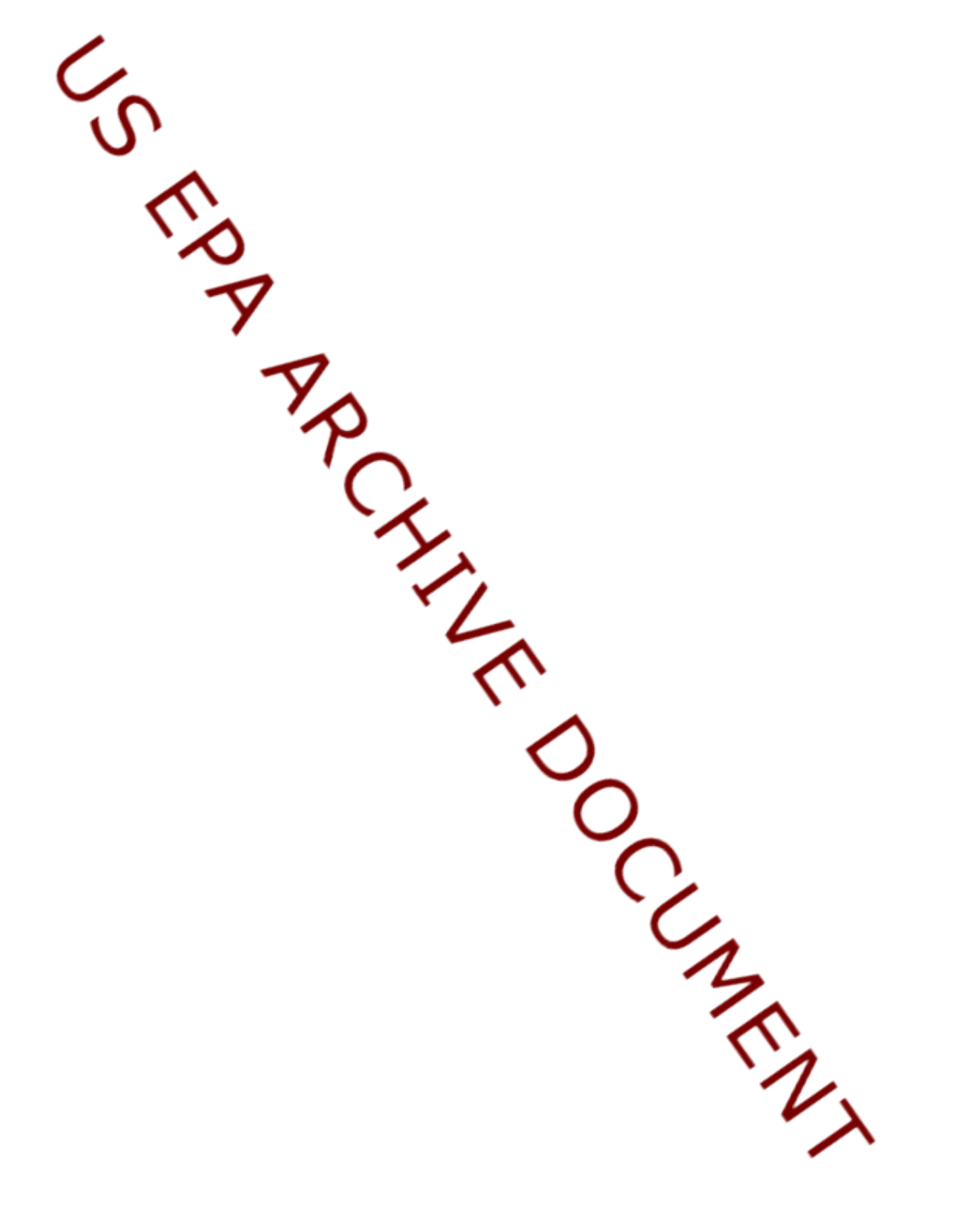| ٠ |  |
|---|--|
|   |  |

**UNITED STATES ENVIRONMENTAL PROTECTION AGENCY** Office of Research and Development Washington, D.C. 20460

# **ENVIRONMENTAL TECHNOLOGY VERIFICATION PROGRAM VERIFICATION STATEMENT**

| TECHNOLOGY TYPE:            | POLYCHLORINATED BIPHENYL (PCB) FIELD ANALYTICAL<br><b>TECHNIQUES</b>          |
|-----------------------------|-------------------------------------------------------------------------------|
| APPLICATION:                | <b>MEASUREMENT OF PCBs IN SOILS AND SOLVENT EXTRACTS</b>                      |
| TECHNOLOGY NAME:            | <b>L2000 PCB/CHLORIDE ANALYZER</b>                                            |
| COMPANY:<br><b>ADDRESS:</b> | <b>DEXSIL CORPORATION</b><br><b>ONE HAMDEN PARK DRIVE</b><br>HAMDEN, CT 06517 |
| PHONE:                      | $(203)$ 288-3509                                                              |

The U.S. Environmental Protection Agency (EPA) has created a program to facilitate the deployment of innovative technologies through performance verification and information dissemination. The goal of the Environmental Technology Verification (ETV) Program is to further environmental protection by substantially accelerating the acceptance and use of improved and more cost effective technologies. The ETV Program is intended to assist and inform those involved in the design, distribution, permitting, and purchase of environmental technologies. This document summarizes the results of a demonstration of the Dexsil L2000 PCB/Chloride Analyzer.

#### **PROGRAM OPERATION**

EPA, in partnership with recognized testing organizations, objectively and systematically evaluates the performance of innovative technologies. Together, with the full participation of the technology developer, they develop plans, conduct tests, collect and analyze data, and report findings. The evaluations are conducted according to a rigorous demonstration plan and established protocols for quality assurance. EPA's National Exposure Research Laboratory, which conducts demonstrations of field characterization and monitoring technologies, with the support of the U.S. Department of Energy's (DOE's) Environmental Management (EM) program, selected Oak Ridge National Laboratory as the testing organization for the performance verification of polychlorinated biphenyl (PCB) field analytical techniques.

### **DEMONSTRATION DESCRIPTION**

In July 1997, the performance of six PCB field analytical techniques was determined under field conditions. Each technology was independently evaluated by comparing field analysis results to those obtained using approved reference methods. Performance evaluation (PE) samples were also used to assess independently the accuracy and comparability of each technology.

The demonstration was designed to detect and measure PCBs in soil and solvent extracts. The demonstration was conducted at the Oak Ridge National Laboratory (ORNL) in Oak Ridge, Tennessee, from July 22 through July 29, 1997. The study was conducted under two environmental conditions. The first site was outdoors, with naturally fluctuating temperatures and relative humidity conditions. The second site was inside a controlled environmental chamber, with generally cooler temperatures and lower relative humidities. Multiple soil types, collected from sites in Ohio, Kentucky, and Tennessee, were analyzed in this study. Solutions of PCBs were also analyzed to simulate extracted surface wipe

ETV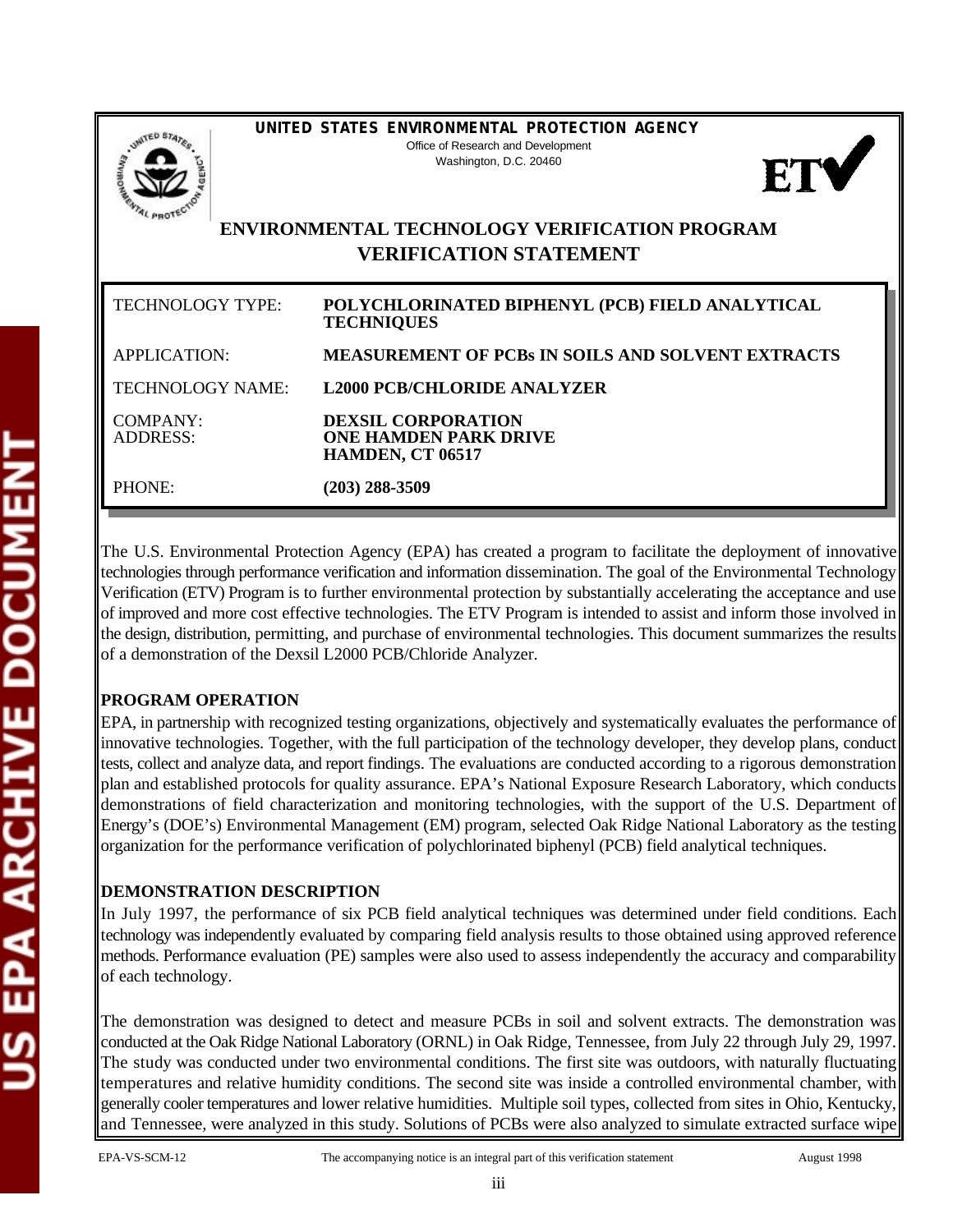samples. The results of the soil and extract analyses conducted under field conditions by the technology were compared with results from analyses of homogeneous replicate samples conducted by conventional EPA SW-846 methodology in an approved reference laboratory. Details of the demonstration, including a data summary and discussion of results, may be found in the report entitled *Environmental Technology Verification Report: Electrochemical Technique/Ion Specific Electrode, Dexsil Corporation, L2000 PCB/Chloride Analyzer,* EPA/600/R-98/109.

# **TECHNOLOGY DESCRIPTION**

The L2000 PCB/Chloride Analyzer (dimensions:  $8'' \times 8'' \times 4.5''$ ) is a field-portable instrument, weighing approximately 3.5 lb, designed to quantify PCB concentration in soils, dielectric fluids, and surface wipes. Sample preparation consists of extraction and dehalogenation of the PCB. A 10-g sample of soil is weighed into a polyethylene test tube. The soil is extracted with a nonchlorinated solvent from a premeasured ampule. (Note that a newly developed hydrocarbon solvent system was used for the demonstration analyses.) The soil is allowed to settle, and the supernatant is decanted onto a Florisil column. The solution is passed through the column, where all of the water and inorganic chloride is removed. Five milliliters of the solution are collected in a polyethylene reaction tube. Two glass ampules contained in the reaction tube are broken, introducing metallic sodium to the extract solution. The sodium strips the covalently bound chlorine atoms off the PCB molecule. The mixture is then shaken for 10 s and allowed to react for a total of 1 min. An aqueous extraction solution is added to the reaction tube to adjust the pH, destroy the excess sodium, and extract and isolate the newly formed chloride ions in an aqueous buffered solution. The aqueous layer is decanted, filtered, and collected in an analysis vial. A chloride-ion-specific electrode is put into this aqueous solution to measure the millivolt potential of the chloride solution. The potential is then converted to a PCB concentration in terms of parts per million (ppm).

### **VERIFICATION OF PERFORMANCE**

The following performance characteristics of the L2000 PCB/Chloride Analyzer were observed:

*Detection limits:* EPA defines the method detection limit (MDL) as the minimum concentration of a substance that can be measured and reported with 99% confidence that the analyte concentration is greater than zero. The MDL was calculated to be 7.1 ppm based on the performance evaluation sample analyses. By use of a line fitted to a plot of the L2000-measured PCB concentrations versus the certified PE values, bias in the L2000 data can be corrected. After compensation for bias, the resulting L2000 MDL agrees with Dexsil's specified MDL of 2 ppm.

*Throughput:* Throughput was 5 samples/hour under the outdoor conditions and 10 samples/hour under the chamber conditions. This rate included sample preparation and analysis.

*Ease of Use:* Two operators analyzed samples during the demonstration, but the technology can be run by a single trained operator. Minimal training (<1 hour) is required to operate the L2000, provided the user has a fundamental understanding of basic chemical techniques.

*Completeness:* The L2000 generated results for all 232 PCB samples for a completeness of 100%.

*Blank results:* PCBs were detected above the L2000's MDL for four of the eight blank samples. Therefore, the percentage of false positive results was 50%. These results were obtained for both soil and extract samples. The L2000 reported no false negative results.

*Precision:* The overall precision, based on average relative standard deviations (RSDs), was 23% for soil samples and 14% for extract samples. The L2000's precision was comparable to that of the reference laboratory (21% RSD for soils and 14% RSD for extracts). At higher concentrations (>125 ppm), the L2000 was more precise than the reference laboratory (4% versus 19% RSD).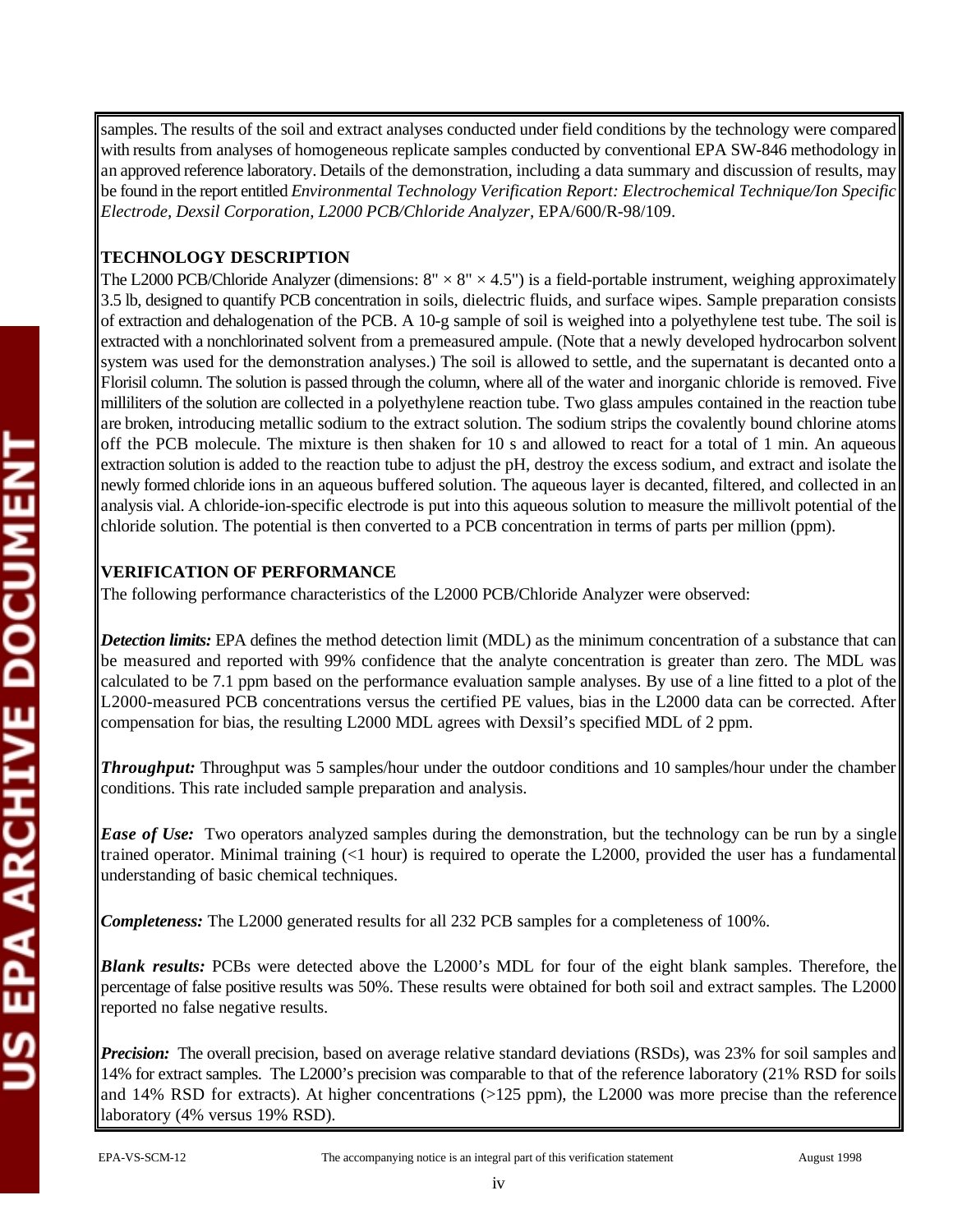*Accuracy:* Accuracy was assessed using PE soil and extract samples. The data showed that the L2000 exhibited a significantly high bias. The overall accuracy, based on average percent recoveries, was 208% for PE soil samples and 149% for extract samples. Evaluation of the data generated at each site indicated that there were no significant differences between the two data sets based on environmental conditions.

*Comparability:* This demonstration showed that the L2000 generated data that exhibited a linear correlation to the reference laboratory data. The coefficient of determination  $(R^2)$ , which is a measure of the degree of correlation between the reference laboratory and the L2000 data, was 0.854 when all soil samples (0 to 700 ppm) were considered. For the concentration range from 0 to 125 ppm, the  $R^2$  value was 0.781. Most of the percent difference values were greater than 100% when the L2000 results were compared directly with the reference laboratory results.

*Regulatory decision-making:* One objective of this demonstration was to assess the technology's ability to perform at regulatory decision-making levels for PCBs, specifically 50 ppm for soils and  $100 \mu g/100 \text{cm}^2$  for surface wipes. For PE and environmental soil samples in the range of 40 to 60 ppm, the precision was high (12% RSD), but the measured concentrations were biased high (147% recovery). For extract samples representing surface wipe sample concentrations of 100  $\mu$ g/100cm<sup>2</sup> and 1000  $\mu$ g/100cm<sup>2</sup> (assuming a 1000 cm<sup>2</sup> wipe sample), measurements were precise (14% RSD), but indicated a high bias (149% recovery), especially for the lower concentrations.

*Data quality levels:* Because the PCB data generated in this demonstration strongly correlated with the reference laboratory results, it may be possible for Dexsil's L2000 PCB/Chloride Analyzer to be used quantitatively, but the high bias must be considered. The overall performance was characterized as consistently biased but precise.

The results of the demonstration show that the Dexsil L2000 PCB/Chloride Analyzer can provide useful, cost-effective data for environmental problem-solving and decision-making. Undoubtedly, it will be employed in a variety of applications, ranging from serving as a complement to data generated in a fixed analytical laboratory to generating data that will stand alone in the decision-making process. As with any technology selection, the user must determine if this technology is appropriate for the application and the project data quality objectives. For more information on this and other verified technologies, visit the ETV web site at *http://www.epa.gov/etv*.

Gary J. Foley, Ph.D. **Director** National Exposure Research Laboratory Office of Research and Development

**NOTICE**: EPA verifications are based on an evaluation of technology performance under specific, predetermined criteria and the appropriate quality assurance procedures. EPA makes no expressed or implied warranties as to the performance of the technology and does not certify that a technology will always, under circumstances other than those tested, operate at the levels verified. The end user is solely responsible for complying with any and all applicable Federal, State, and Local requirements.